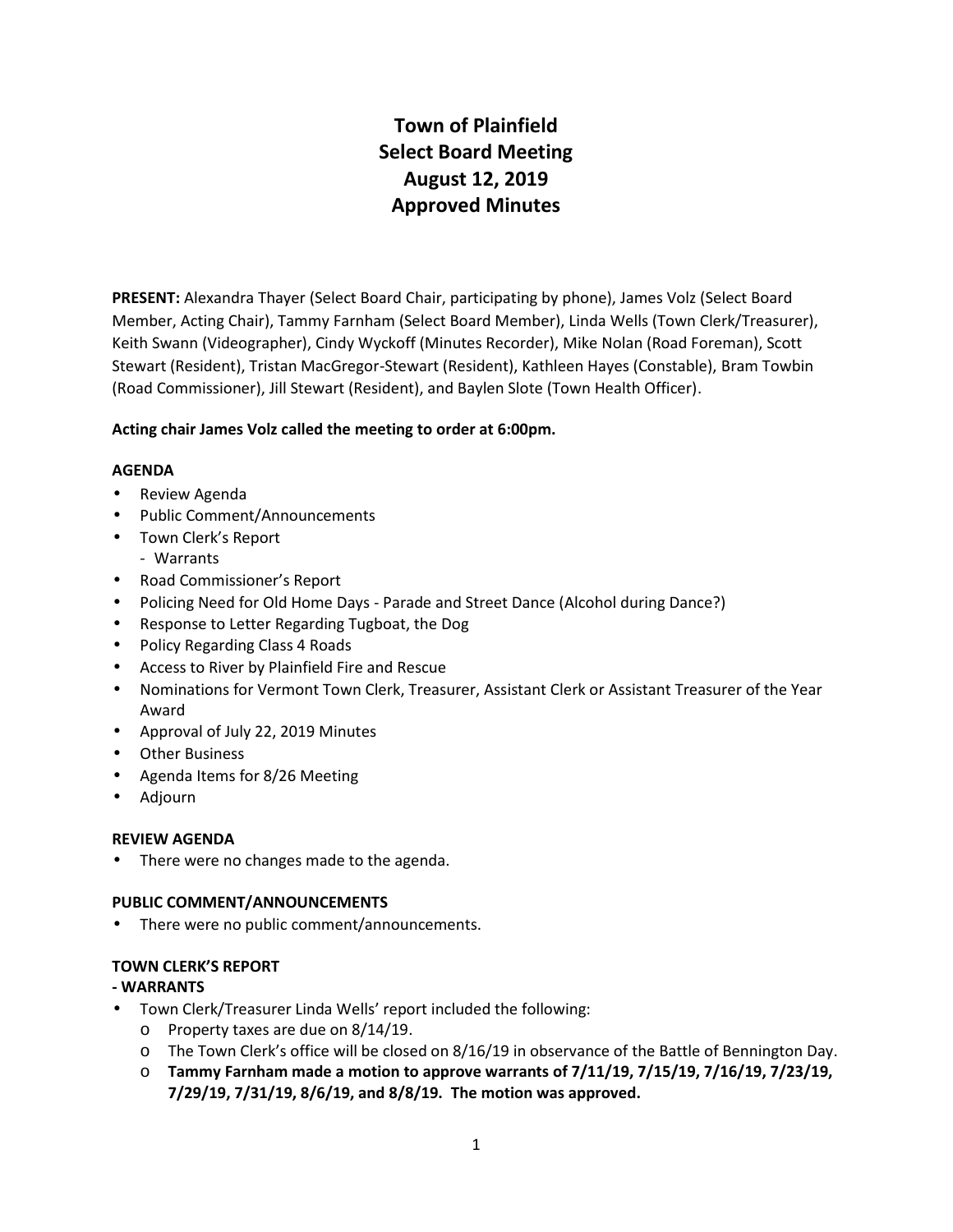- o Farnham signed the contract between the Town and VHB, which the Select Board had voted to approve at its 7/22/19 meeting.
- o Volz and Farnham signed a reimbursement request of \$4,460.08 for the Highway Department's work on Middle Road. The total project cost was \$5,575.11 with a local match of \$1,115.03.
- o Volz signed a Better Back Roads grant that was recently awarded to the Town for a ditching project on Lower Road. The total grant amount is \$16,624.
- o Wells noted that the resident of the adjacent property to the municipal building, whose tree overhangs onto Town property, is not willing to expend more than \$400 to remediate the situation. Full removal of the tree is estimated at \$900 and just trimming it will cost \$400. Both Volz and Alexandra Thayer agreed that the additional \$100 it would cost the Town to share in the \$900 removal cost was worth it. The issue was tabled until the 8/26/19 Select Board meeting.
- o Wells presented copies of the Town's Class 4 Roads policy and the Ordinance for Alcoholic Beverages to help guide the Select Board's discussion regarding both matters slated for later in the agenda.

# **ROAD COMMISSIONER'S REPORT**

- Road Foreman Mike Nolan reported that the Road Crew has completed two ditching projects and is currently working on smoothing roads.
- Nolan noted that the Road Crew has begun hauling sand from Graniteville to the Town Garage.
- Farnham asked Nolan if the Road Crew was grating the entire length of roads or if it was not grating certain portions. Nolan responded that if a portion of a road is not in need of grating, that portion is left as is, but otherwise the entire length of each road is grated.
- Nolan stated that the roadside mowing has been completed and that the contractor finished the work in a short amount of time and did a good job.
- Nolan noted that the bank stabilization project on Brook Road has been completed, but the contractor will be coming back to do some blacktopping. Nolan recommended that the Town install a guardrail at the location as a safety precaution.

# **POLICING NEED FOR OLD HOME DAYS - PARADE AND STREET DANCE (ALCOHOL DURING DANCE?)**

- Thayer gave an update on the planning for Old Home Days, noting that resident Jamie Spector has been coordinating the details this year. Events will include the Old Home Days Revue on Friday evening, the parade on Saturday morning, a chicken barbeque and various activities at the Recreation Field following the parade and throughout the afternoon, and a street dance in front of Positive Pie on Saturday evening.
- Two deputies from the Washington County Sheriff's Department will be covering the morning and afternoon events from 10am to 2pm and again from 6pm to around 11pm during the street dance where Positive Pie will be offering food and drink in a roped-in area. Coverage by the Sheriff's Department will be paid for by the Town out of its \$10,000 law enforcement budget in the amount of approximately \$350. **Farnham made a motion to allow the Town's law enforcement budget to include coverage by the Sheriff's Department of Old Home Days and the street dance. The motion was approved.**
- Regarding the permitting of alcohol during the street dance, it was decided that the Select Board would not make an exception to the Alcoholic Beverages Ordinance, but rather have Positive Pie monitor the roped-in area for serving alcohol outside the restaurant in accordance with its approved alcoholic beverages permit for the event.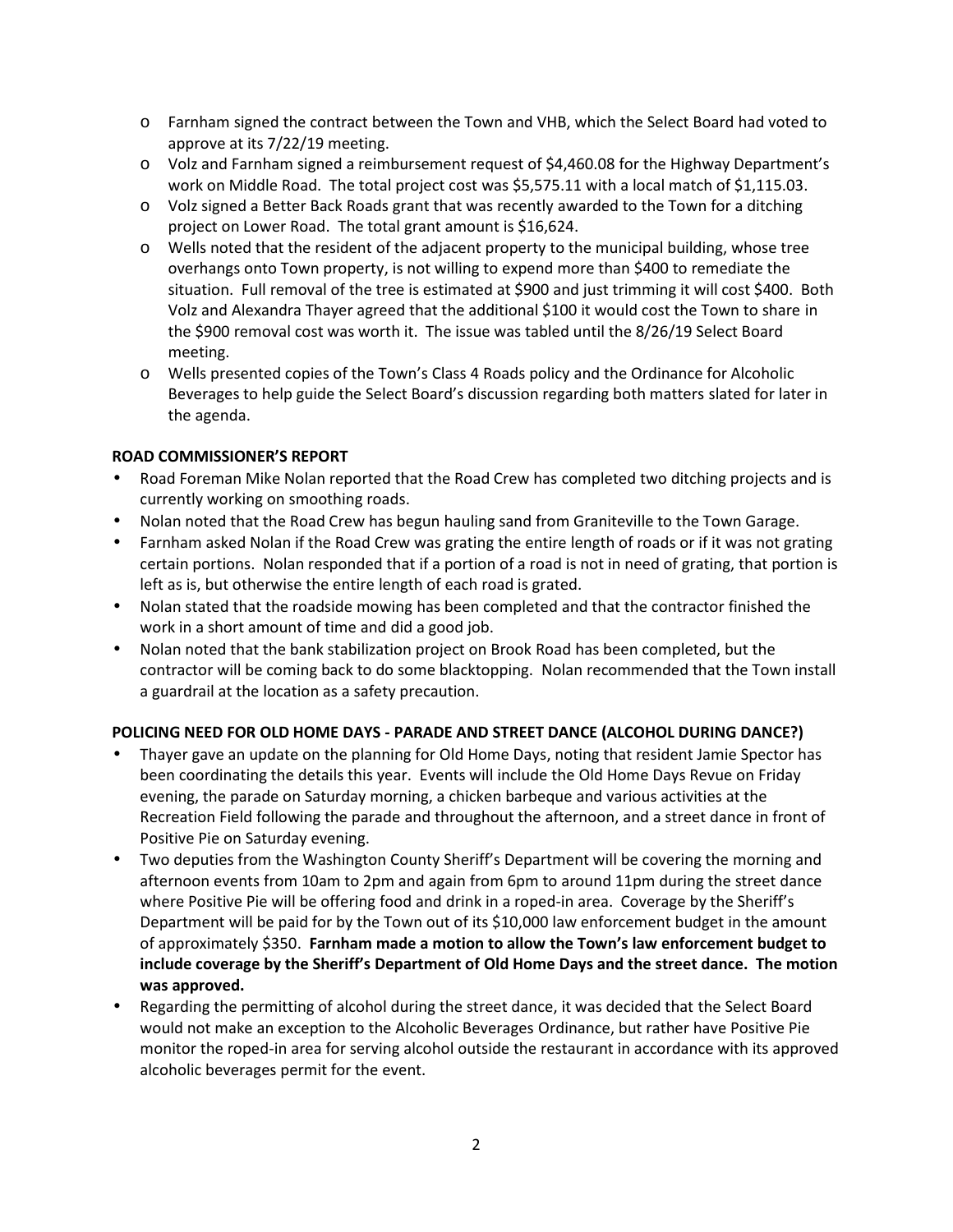# **OTHER BUSINESS**

 It was decided that review and approval of the contract with the Friends of the Town Hall Opera House and discussion regarding arrangements/payment for videotaping Select Board meetings will be addressed at the 8/26/19 meeting.

# **RESPONSE TO LETTER REGARDING TUGBOAT, THE DOG**

 In response to a letter received by the Select Board, it was decided that beyond sending out a copy of the decision and advising that if the dog is seen unattended to immediately contact the Animal Control Officer and possibly restrain it, there is nothing more that the Select Board can do. With agreement from Thayer**, Volz made a motion that Thayer will draft a response to the letter received regarding Tugboat. The motion was approved.**

### **POLICY REGARDING CLASS 4 ROADS**

- Prior to beginning the discussion on Class 4 Roads, Road Commissioner Bram Towbin thanked the Road Crew for its work on the ditching project on Lower Road to remediate pollution entering into the streams. In addition, a contractor replaced a very troubling culvert on Brook Road with minimal disruption. The contractor, Darrell Mathews, did an outstanding job on the project.
- Regarding Class 4 Roads, Towbin noted that he has received requests for managing these roads and that the Town's policy is somewhat vague. There are three Class 4 roads in Plainfield: a portion of Gonyeau Road, Robert Lane, and Perkins Road for a total of approximately three and a quarter miles. Discussion followed on whether the Town should maintain these roads, to any extent, given that the policy has been in place for a long time and residents on Class 4 roads are aware that the Town does not maintain them and any maintenance is the responsibility of the landowner. Thayer requested that a formal request be submitted to the Select Board by any Class 4 road resident detailing what he or she would like the Town to do in terms of road maintenance. Thayer also requested that a cost be associated with any maintenance that is requested along with whether the landowner is willing to share in any of the cost. Farnham recommended taking a look at all the Class 4 roads to understand where the Town's priority should be in general.

# **ACCESS TO RIVER BY PLAINFIELD FIRE AND RESCUE**

- Thayer explained the request made by Fire Chief Greg Light approximately one month ago regarding brush and trees in the way of where the Fire Department needs to access Winooski River water for use in fighting fires in the Village. Discussion followed on the need to let Tree Warden Nicko Rubin aware of the situation prior to removal as well as coordinate with the Conservation Commission in terms of being mindful in the future regarding tree plantings. It was decided that the Road Crew should be informed of the need to remove the tree so that it can be planned for and that the issue be raised again at the 8/26/19 meeting.
- Towbin noted another tree at issue in the Village that is outside of the Town right-of-way, but that some people feel poses a threat to the road. Towbin will contact Tree Warden Rubin as well as speak with Bob Atchinson, on whose property the tree sits.

# **NOMINATIONS FOR VERMONT TOWN CLERK, TREASURER, ASSISTANT CLERK OR ASSISTANT TREASURER OF THE YEAR AWARD**

 Due to the fact that the nomination deadline is today, it was decided that nominations for Linda Wells and Carol Smith be made for the next round of awards, possibly during Town Meeting.